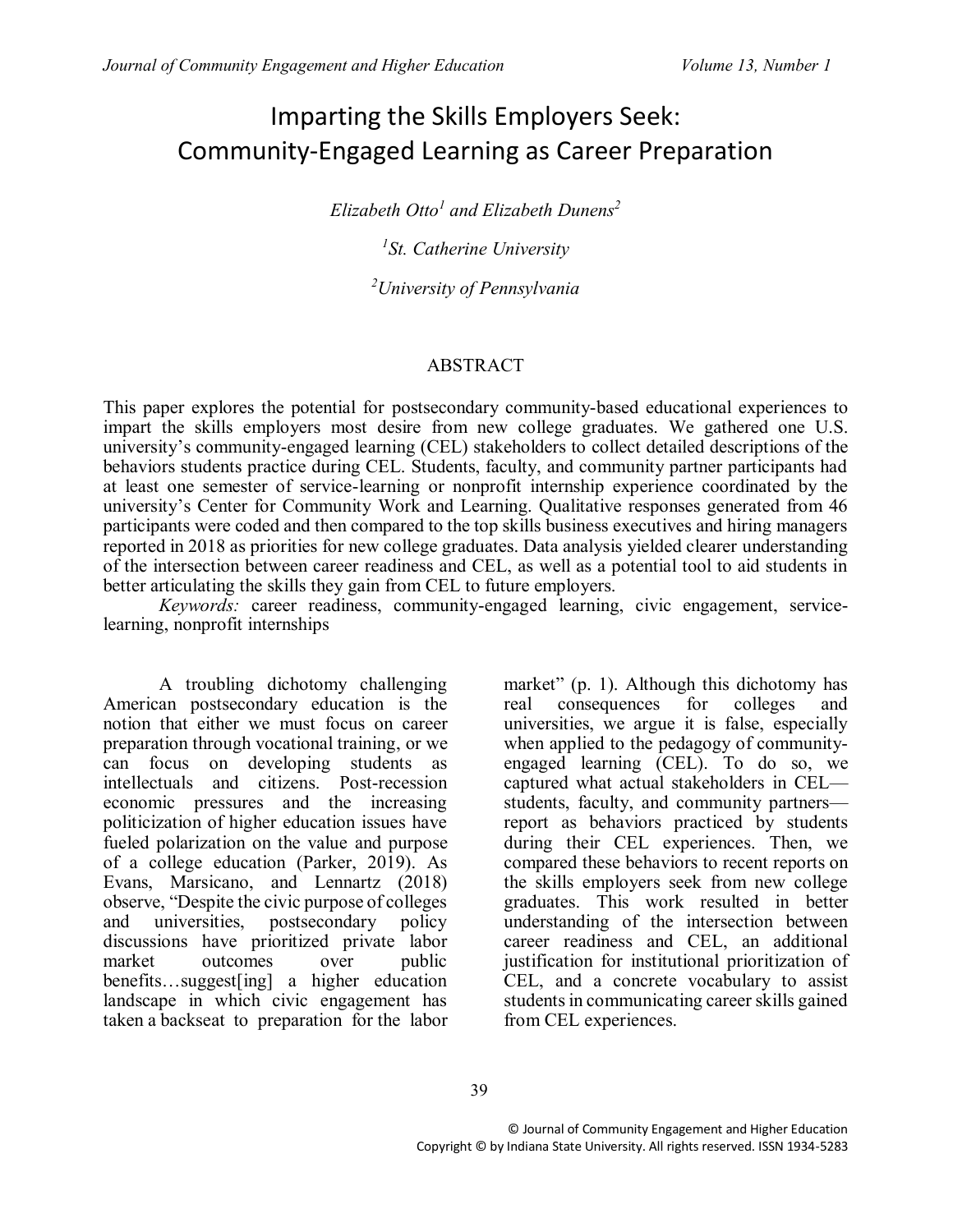#### LITERATURE REVIEW

Community-engaged learning (CEL) is a curricular or co-curricular model whereby students' academic learning is enhanced by institutionally-coordinated experiences in the broader community. While activity classified as CEL and related terminology can vary across institutions (Holland, 1999), this study focuses on CEL in two forms: 1) servicelearning courses, and 2) community-based internships managed by our university's Center for Community Work and Learning.

There is a vast literature spanning multiple decades on service-learning, community-based learning, and other "highimpact" educational models (Kuh, 2008). Within this literature, findings have emerged concerning student and alumni perceptions of the influence of CEL on their professional development and career path (Engberg, Carrera, & Mika, 2018; Fullerton, Reitenauer, & Kerrigan, 2015). However, research focused specifically on the benefits of community-based learning for student workforce preparation remains nascent. This study builds on a small but growing body of literature that supports service-learning as beneficial to vocational outcomes (Weidner, Stone, Latimer-Cheung, & Tomasone, 2018), workplace skills (Peterson, Wardwell, Will, & Campana, 2014), and career development (Hart, 2016; Karlsson, 2016). While the aforementioned scholarship provides a justification for continued exploration of the relationship between CEL experiences and career preparation, to date no study has mapped CEL-fostered student behaviors onto the skills most valued by employers.

To do this mapping, we drew from two key frameworks, both published by the Association of American Colleges & Universities (AAC&U). The first is the Civic Engagement VALUE Rubric developed in 2009 for "institutional use in evaluating and discussing student learning [outcomes]" from participation in "community-based learning through service-learning classes, communitybased research, or service within the

community" (AAC&U, 2009, n.p.). One of 16 rubrics developed by AAC&U, this tool outlines criteria for assessing student achievement in the following learning achievement in the following learning outcome categories: 1) diversity of communities and cultures, 2) analysis of knowledge, 3) civic identity and commitment, 4) civic communication, 5) civic action and reflection, and 6) civic contexts/structures. The rubric is a useful and well-developed tool for evaluating an individual student's work. Yet, in order to understand the extent to which CEL facilitates student development of careerrelated skills, we needed more descriptive, behavior-based language generated directly from our institution's CEL stakeholders. As such, we used these six empirically-supported learning outcomes to create a research instrument to get at the unique manifestation and language of these outcomes as experienced by our CEL students, faculty, and community partners.

The second guiding framework is an AAC&U and Hart Research Associates (2018) report that surveyed 1,001 hiring managers and business executives to determine how this audience perceives the skills and abilities of new college graduates. The report concluded that:

The skill and knowledge areas of greatest importance to both business executives and hiring managers when hiring include oral communication, critical thinking, ethical judgment, working effectively in teams, working independently, self-motivation, written communication, and realworld application of skills and knowledge (each ranked by large majorities as very important, with a rating of 8, 9, or 10 on a 0-to-10 scale) (p. 11).

This survey is not the only research suggesting that the skills today's employers want from new college graduates are also those that might traditionally be labeled as "soft skills" (Bauer-Wolf, 2019; Hom, 2019).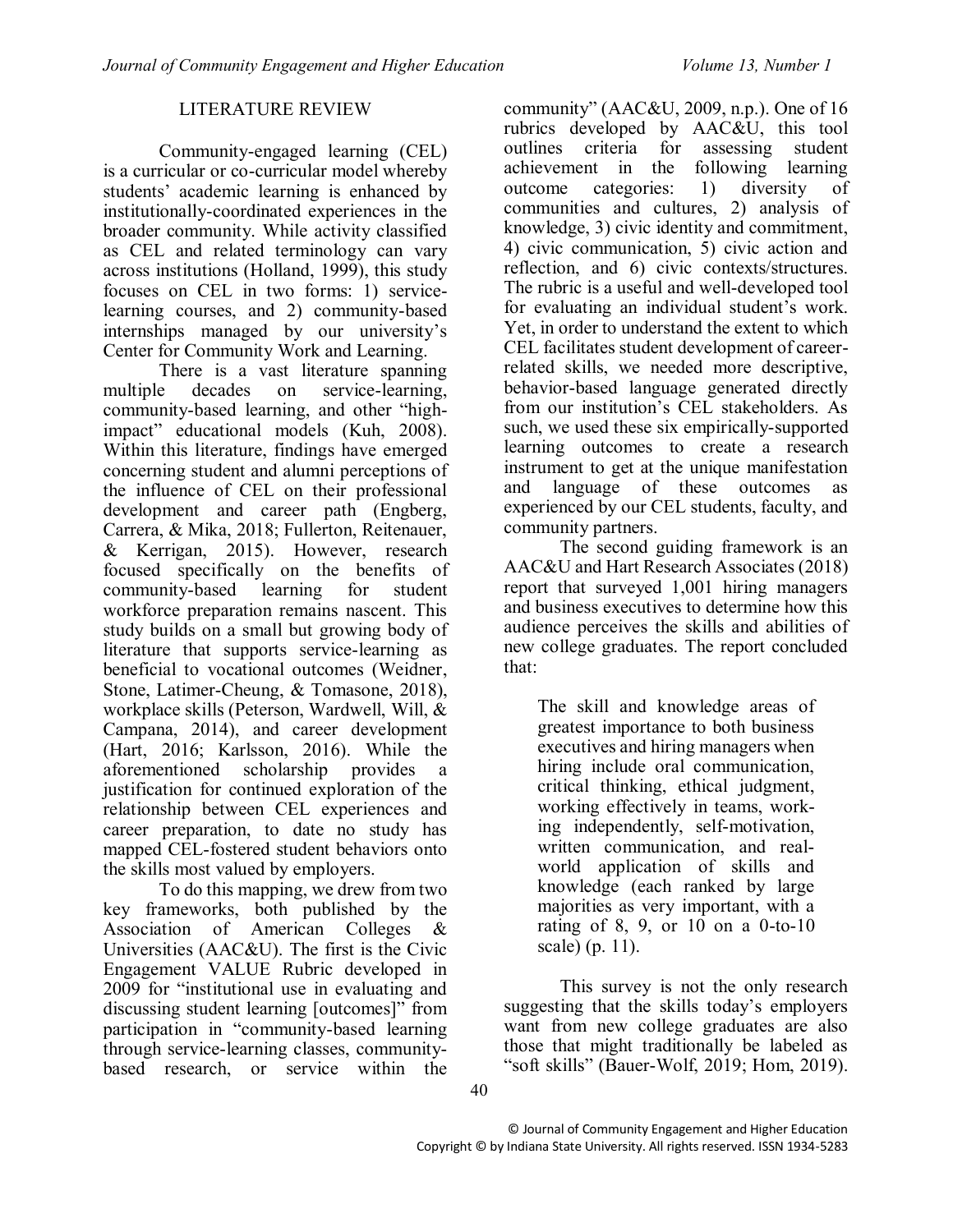In a survey for Cengage Learning of more than 650 hiring managers and human resources professionals conducted online in September 2018, employers reported wanting new college graduates to possess "human skills" that can't be replicated by automation, with communication skills, listening skills, critical thinking skills, and interpersonal skills cited as the most important (Ashford, 2019). Another survey of 500 company executives conducted by High Point University in North Carolina in December 2018 reinforced the fact that employers want institutions of higher education to impart life skills such as motivation, emotional intelligence, and the ability to solve problems (High Point University, 2019). However, this same survey reported that 67 percent of executives believe that colleges are better at teaching technical skills than these desired life skills (High Point University, 2019; Hom, 2019).

Based on extant CEL literature and the AAC&U Civic Engagement VALUE Rubric outcomes, we hypothesize that the skills most valued by employers are those that students hone during CEL experiences. In an environment where higher education environment where higher education institutions must navigate "career-ready education" demands (Blumenstyk, 2019) in combination with practical criticisms from employers that undergraduates are unprepared for the workforce (Ashford, 2019), this study argues that CEL simultaneously offers both career preparation *and* civic and intellectual development.

#### METHODOLOGY

#### **Research Questions**

We designed our study to answer the following research questions:

1. How do CEL students, faculty, and community partners describe the behaviors practiced by students during their CEL experiences?

2. Do these behavior descriptions align with the skills most desired by future employers?

Together, these questions address our larger research aim to explore the connection between CEL and career readiness.

### **Participants**

To gather our data, we invited participation from our university's three CEL stakeholder groups: nonprofit community partners who supervise our service-learning and community-based internship students; faculty who teach service-learning courses; and undergraduate and master's students who participate in service-learning or our community-based internship program. Our inclusion criteria required CEL engagement for at least one semester during the past academic year; however, our Center for Community Work and Learning estimated that a majority of the students, faculty, and community partners invited had more than one semester's worth of CEL experience at the institution. After obtaining IRB approval to conduct this research with human subjects, we recruited participants via email using a list from our Center for Community Work and Learning of over 300 university stakeholders that met our inclusion criteria. Participants were offered a \$10 gift card for taking part in the research.

#### **Data Collection and Survey Design**

Our first goal was to capture descriptions of the behaviors that our students practice when participating in communityengaged learning. To capture these descripttions, we designed and facilitated three onehour, in-person data-gathering sessions on our university's campus in spring 2018. In these sessions, participants from all three stakeholder groups first engaged in a large-group introduction icebreaker. This icebreaker was followed by a priming activity completed in small groups, and then individual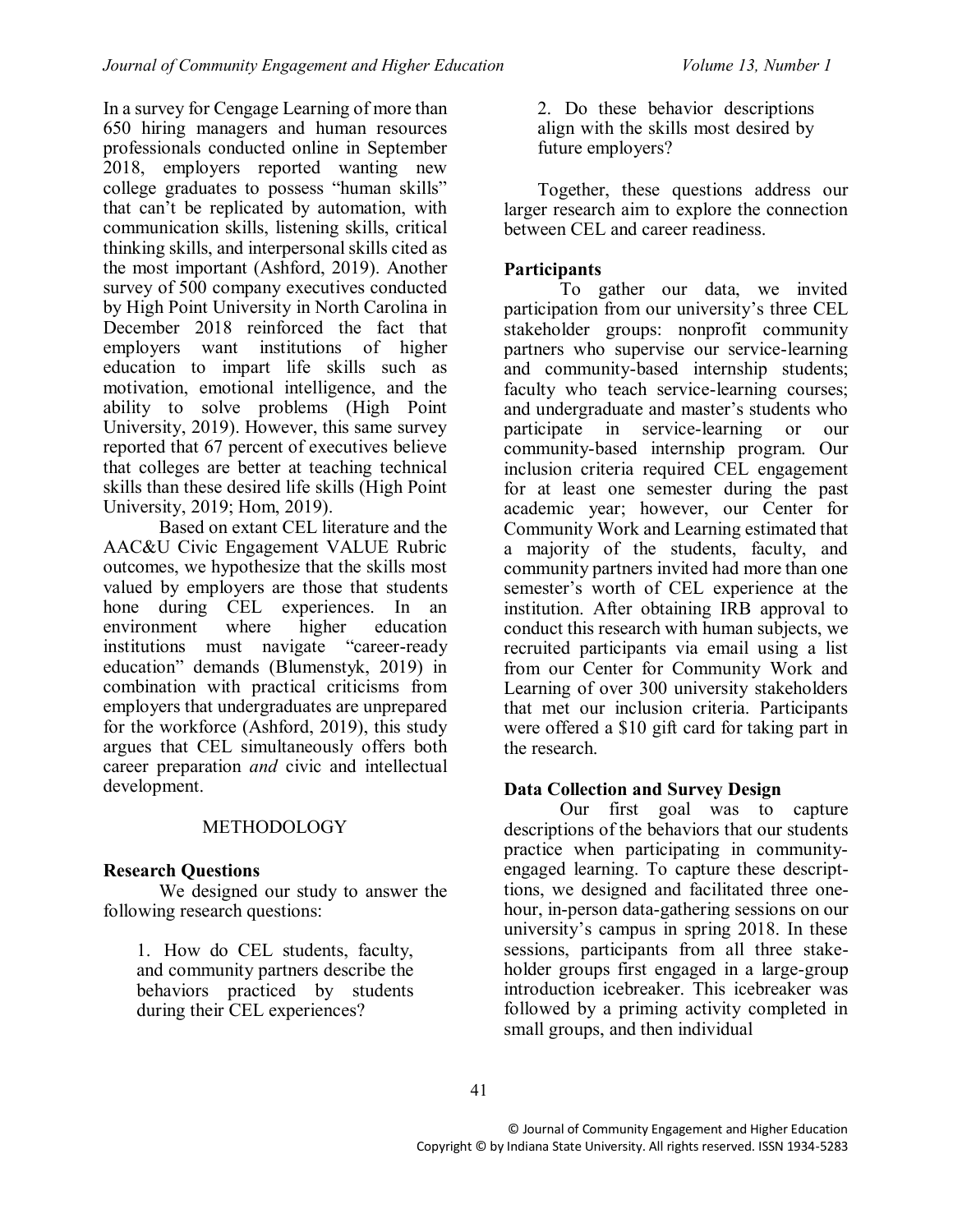completion of our qualitative survey instrument on computers in an adjacent computer lab. Both the board game priming activity and the survey instrument were piloted in advance by approximately 20 students in a psychology service-learning class and four student workers in our university's Center for Community Work and Learning.

### *Priming Activity: A CEL Board Game*

As we designed our survey instrument, our concern was that participants would not provide the descriptive language or specific examples we were seeking when they answered our computer-based qualitative survey. To address this concern, we developed a priming activity in the format of a board game. According to Lavrakas (2008), "priming works by making the activated concept accessible so that it can be readily used in evaluating related objects." Our hope was that by first engaging participants in a game thematically based on CEL student experiences, participants would be more prepared to provide detailed responses about CEL student behaviors when completing our survey.

When participants arrived at the session, we directed them to sit in tables of three to four, with at least one community partner, one faculty, and one student. Each table was provided a game board, dice, several player pawns, and scenario question cards. These scenario question cards were drafted by the researchers to correspond with the student learning outcome categories of the AAC&U Civic Engagement VALUE Rubric. For each of the six categories, six to eight scenario questions were developed (see [Appendix A](#page-12-0) for examples). Once seated, all participants were instructed to pretend to be a CEL student while playing the game. For 25 minutes and without intervention from the researchers, participants took turns going through the following actions: 1) rolling the dice, 2) moving their player pawns the number of spaces rolled, 3) picking up a card with the color corresponding to the game board spot their pawn landed on, 4) reading the card scenario out loud to the

other players at their table, and 5) answering the question from the perspective of a CEL student to the best of their ability before a oneminute timer expired. When the 25 minutes were over, the researchers had participants stop the game and announce which player had gotten the furthest on the board from each table. Participants were then asked to gather their things and follow the researchers to a nearby computer lab where our online survey was preloaded on each machine. Participants completed the survey while on site, and then departed.

#### *Survey Instrument*

We designed six survey questions based on the Capstone-level descriptions of the six AAC&U Civic Engagement VALUE Rubric student learning outcomes. For each of these questions, we asked participants to provide three examples of what a CEL student says when demonstrating the outcome, and three examples of how a CEL student behaves when demonstrating the outcome. For example, to address the VALUE Rubric category *Civic Contexts and Structures*, the survey asked participants:

Describe what it looks like *when a student collaboratively works across and within community contexts and structures to achieve a civic aim.* What does the student say and do? What are 3 examples of what a student might say? What are 3 examples of how a student would behave?

<span id="page-3-0"></span>All six questions had a similar structure, prompting examples of spoken and actionbased behaviors participants viewed as demonstrations of these outcomes (see [Appendix B](#page-14-0) for the full list of questions).

<span id="page-3-1"></span>A unique Qualtrics survey composed of three of the six questions was created for each data-gathering session. Limiting the surveys to three of the six total questions ensured that participants had enough time to draft comprehensive responses to each prompt.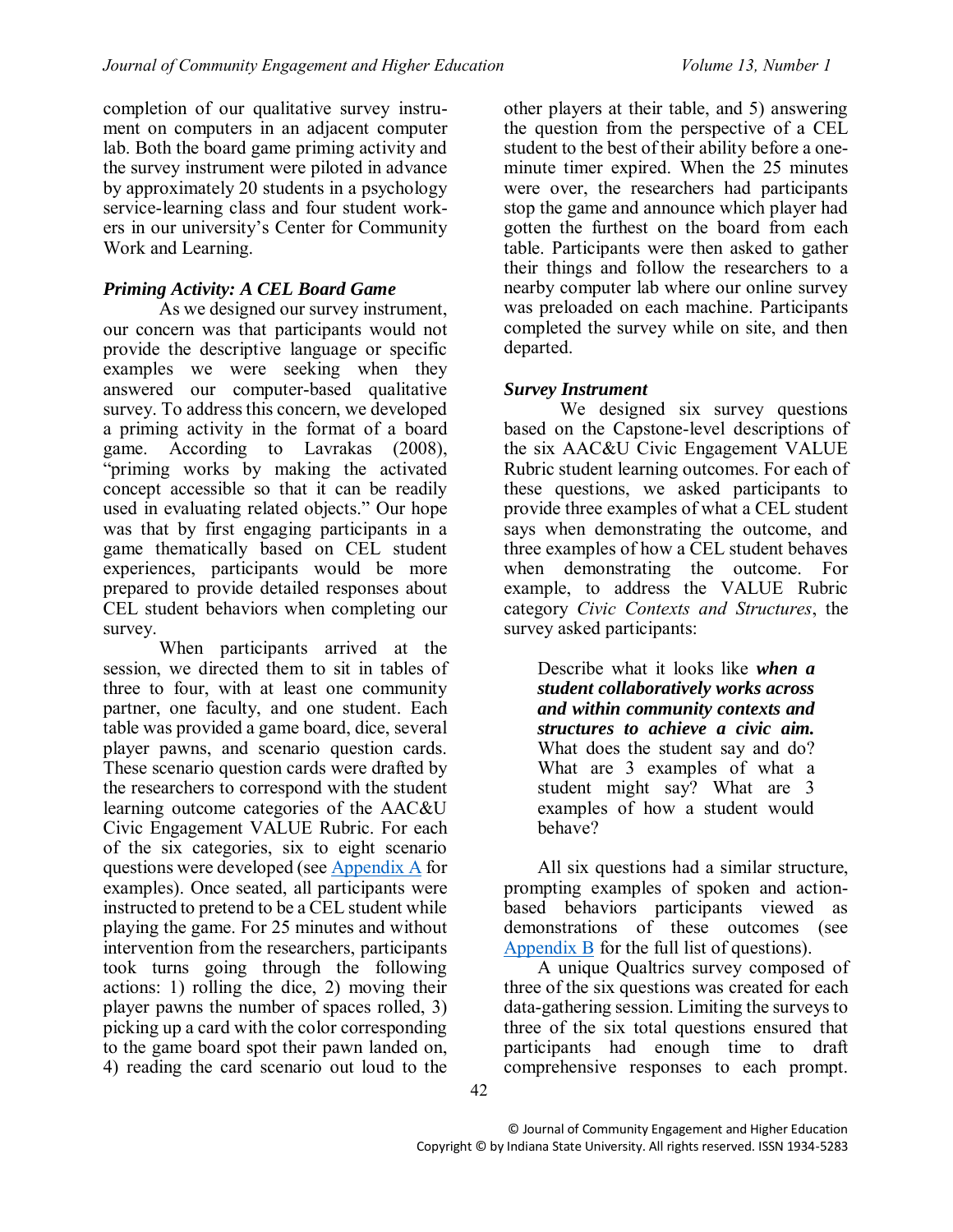Every question was included in either one or two of the three total sessions. In each datagathering session, participants answered survey questions from the same three categories of the VALUE Rubric that their priming board game scenario questions addressed.

#### *Identifying Alignment with Employer-Valued Skills*

 As we were using the AAC&U Civic Engagement VALUE Rubric as our framework for designing survey questions, we opted to also use the AAC&U and Hart Research Associates (2018) employer survey for consistency in perspective. Specifically, we utilized data on the top eight "learning priorities that executives and hiring managers value most highly across majors" (Hart Research Associates, 2018, p. 12). These abilities were ones that over 75% of respondents identified as "very important skills for recent college graduates we are hiring" (Hart Research Associates, 2018, p. 12).

#### **Data Analysis**

Analysis of the survey data involved two stages. The first was an inductive coding stage where both researchers independently analyzed the data to identify the qualitative themes and key behavioral terms associated with each question category. We had strong convergence on our perceptions of themes after our initial review using this method. This convergence in our themes suggested that we could proceed to our second stage of data analysis, which utilized a deductive method to code the themes and terms from the first round according to the eight career skills employers most desire from new college graduates per the AAC&U and Hart Research Associates (2018) report.

#### RESULTS

The study had 46 participants, with 21 community partners, 16 faculty, and nine students. The surveys administered during the three data-gathering sessions yielded approximately 16 single-spaced pages of descriptions of the behaviors students practice in CEL experiences. After completing both stages of data analysis, we identified six of the Hart Research themes present in our data:

- The ability to communicate effectively orally
- Critical thinking and analytical reasoning skills
- Ethical judgment and decision-making
- The ability to work effectively with others in teams
- Self-motivated, initiative, proactive, ideas and solutions
- The ability to apply knowledge and skills to real-world settings

We must note that two categories from the Hart Research study did not seem prominent in our data: working independently and written communication. While we believe that these skills are practiced by students in some community-engaged learning experiences, we set aside these categories to focus on the six top-tier college learning outcomes that are most strongly supported by our survey responses.

As we organized our data into the six categories listed above, we noted that one toptier learning outcome listed in the Hart Research Associates (2018) report seemed different from the others. The outcome labeled "Self-motivated, initiative, proactive, ideas and solutions" seemed to list specific qualities rather than providing a more abstract description of learning outcomes. We concluded that these qualities are strongly associated with leadership, and labeled our data category associated with this top-tier college learning outcome accordingly.

The organization of data into six categories corresponding with the top-tier learning outcomes reported by Hart Research (2018) yielded an additional pattern within the data. We found that we could identify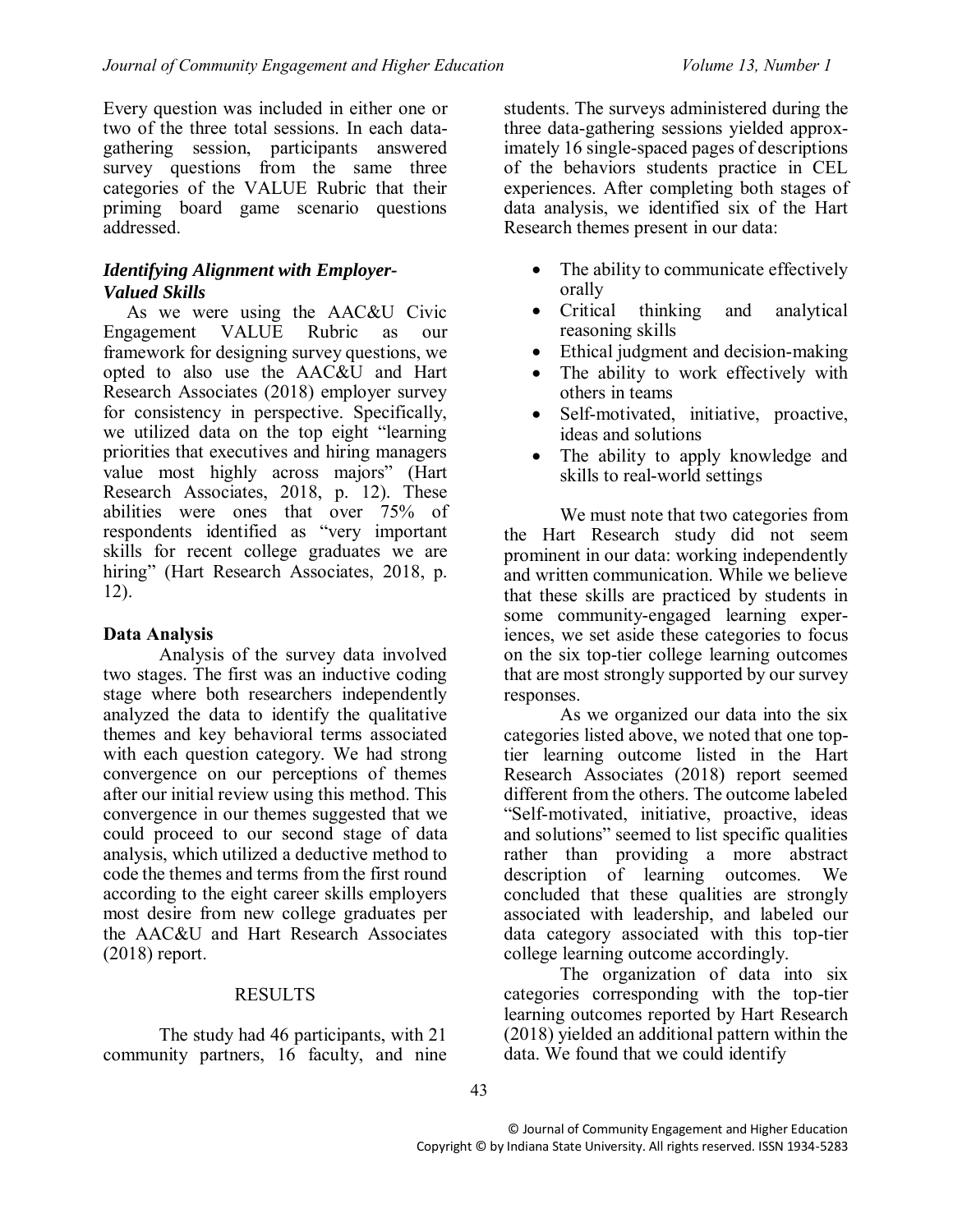behavior-based subcategories of skills in the survey responses in each of the six categories (Table 1.)

In the data we coded as related to oral communication, we could clearly place responses into two specific behaviors: listening and talking. For example, survey responses that clearly supported *listening* as a subcategory of oral communication included: "Listen attentively, wait for others to get their ideas together, 'lean in'" and "Actively listen to the cares and concerns of those they are in relationship with." In the same oral comm-

unication category, examples of survey responses that support the subcategory related to *talking* included: "Speak at community meetings articulating their position and ideas" and "A student would initiate conversations with stakeholders, beginning with representatives from the community."

In the data related to critical thinking and analytical reasoning skills, we could identify the behaviors of analysis, connections, and knowledge. Examples of survey responses that we included in the subcategory *analysis* were: "Students might

**Table 1.** *Learning Outcomes and Specific Behaviors Present in Data*

| <b>Top-Tier College Learning Outcome</b>                             | <b>Subcategories Within Data</b> |
|----------------------------------------------------------------------|----------------------------------|
| The ability to communicate effectively orally                        | listening                        |
|                                                                      | talking                          |
| Critical thinking and analytical reasoning skills                    | analysis                         |
|                                                                      | connections                      |
|                                                                      | knowledge                        |
| Ethical judgment and decision-making                                 | empathy                          |
|                                                                      | self-awareness                   |
|                                                                      | evidence-based decisions         |
| The ability to work effectively with others in teams                 | collaborating                    |
|                                                                      | motivating others                |
| Leadership*                                                          | self-motivated                   |
|                                                                      | initiative/proactive             |
|                                                                      | ideas and solutions              |
| The ability to apply knowledge and skills to real-<br>world settings | improved class performance       |
|                                                                      | application                      |
|                                                                      | future decisions                 |

\* This category is the one with the abstract label for the top-tier college learning outcome that we applied, with the skills associated drawn from the way this category was described to employers in the Hart Research Associates (2018) report.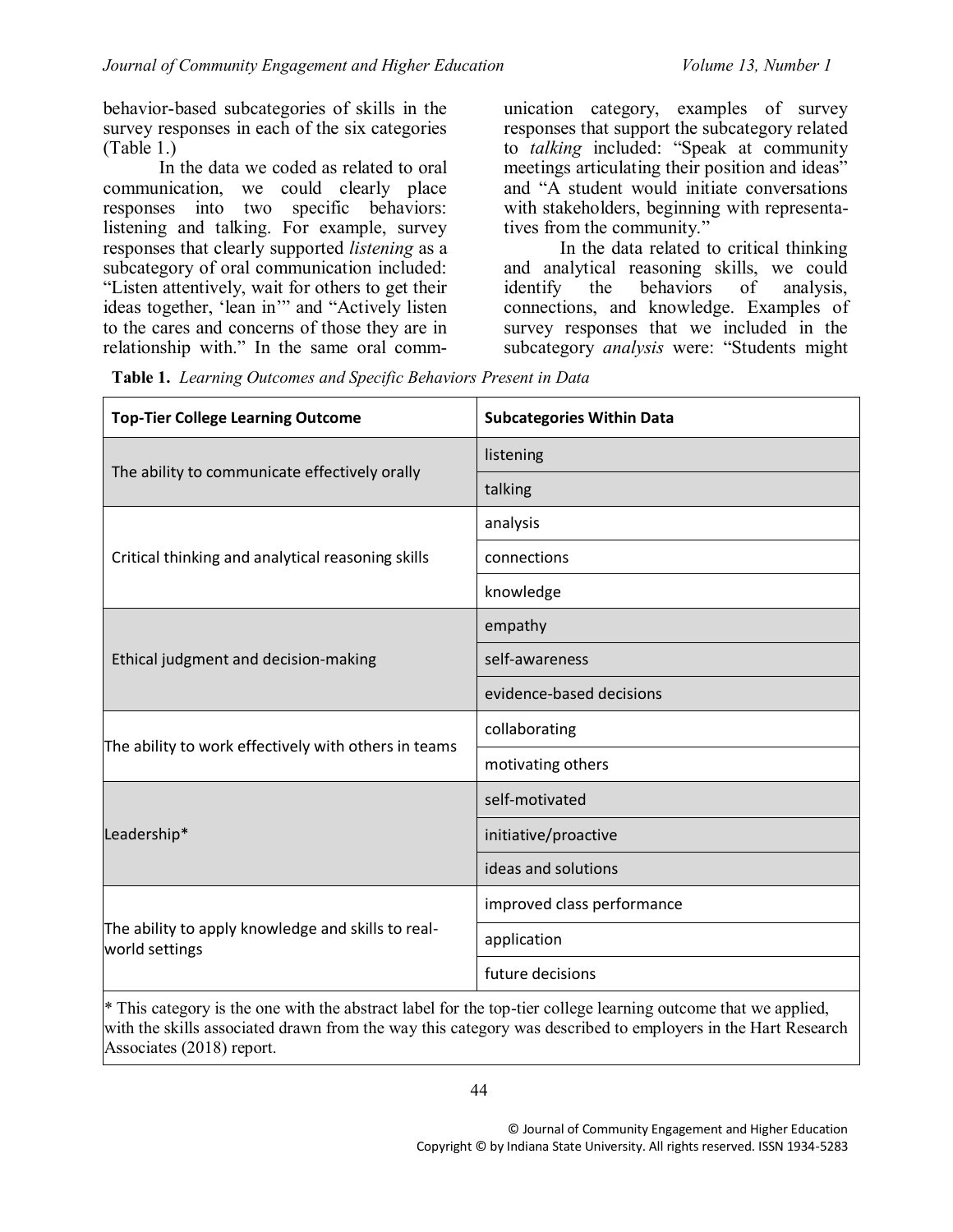say that they went into the site to analyze the meaning of place and space at the community site" and "Students would be able to analyze the challenges, barriers, and successes that their initiative has had and would be able to problem-solve potential new solutions to try in the near future." We created the subcategory called *connections* to identify the common theme in survey responses like these: "Find connections and linkages between the things they care about and what others care about. (i.e. racial and environmental justice)" and "Look for connections between different ideas and areas of work in their experiences." The *knowledge* subcategory in the critical thinking group of survey responses includes these and other similar examples: "A student might claim their knowledge by citing knowledge" and "Do research on the systems and structures that interact with that civic aim (or influence issues in the community)."

A grouping of responses related to ethical judgment and decision-making yielded three specific behaviors: empathy, selfawareness, and evidence-based decisionmaking. Responses that supported the *empathy* subcategory include: "They were able to humanize complex issues" and "A student would be less likely to judge others who have different beliefs and values than she does." Examples of the survey responses grouped into the subcategory *self-awareness* include: "Students might say that they need to assess their own assumptions and biases, they might say that their world view has expanded" and "When I was in my class, I learned that there were differences in my views and the people I worked with from a different community. I never thought of a position like that before until I took this class." *Evidencebased decision-making* was created as a subcategory to group survey responses like these: "Students would help make decisions of their actions at the site based off of facts or theories they have learned in their program of study" and "Might become well versed in key statistics surrounding the issue."

The data related to the ability to work effectively in teams could clearly be separated

into the two behavior areas of collaborating and motivating others. Examples of comments from survey respondents that supported the subcategory of *collaborating* included: "They confer with other team members to make decisions that affect the whole group. They always solicit feedback from the group and site leaders. They respond to feedback after some reflection" and "Being able to work well with other team members in a group." The subcategory of *motivating others* includes comments like these: "They encourage others to be open and reach out to different communities and activities outside of their comfort zone" and "Students might talk about the civic activities that they are engaged in and encourage others to get on board with their activity.'

For the category we labeled leadership, the behaviors were apparent in the Hart Research (2018) description of the category: self-motivated, initiative/proactive, and ideas and solutions. The subcategory of *selfmotivated* was supported by survey responses like these: "1) confidence in leadership ability 2) self motivated" and "I have grown as a leader and student based on the responsibilities I was given and welcomed new situations and issues I have not been exposed to before." Examples of responses in the subcategory *initiative/proactive* include: "The student showing leadership would jump up and dive right in—not sitting back and waiting for someone else to take charge. She would be very interested and open to learning about the goals of the organization, asking questions" and "Present strong leadership skills by taking charge, having ownership/accountability for matters and having a strong work ethic to carry out an effective and successful team." The subcategory of *ideas/solutions* includes responses like these: "The student may offer an example of how he/she/they were presented with a problem or obstacle at a service-learning site and how they overcame that obstacle" and "She would volunteer insights and observations at the close of the activity about its impact which show thoughtful integration and analysis."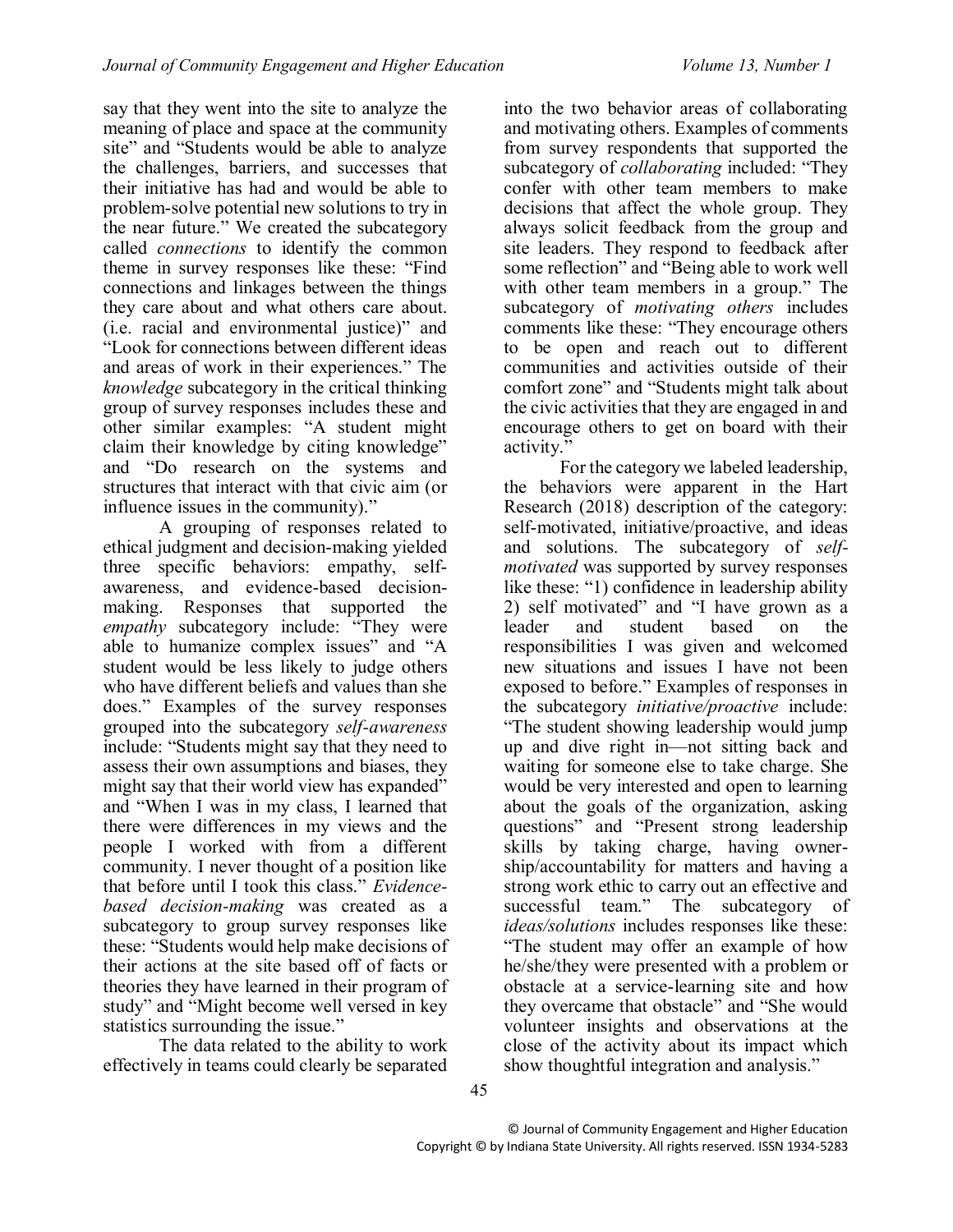In the data related to the ability to apply knowledge and skills to real-world settings, we identified three specific skills outcomes in the data: improved class performance, application of class concepts, and future decisions. Responses that led us to create the subcategory *improved class performance* include: "They would be more attentive in class knowing that there is a practical use for what they are learning. They would be more engaged in the class" and "A student may show more interest in a particular subject matter in the classroom." Examples of survey responses grouped in the subcategory *application of class concepts* include: "1) I'm taking a class on x this semester, and I've been able to use a lot of what I'm learning here. 2) It's really helpful to practice the ideas we're learning in class. 3) I love seeing how what I'm learning applies in the real world" and "I was able to apply what I was learning in class to a real world situation." The *future decisions* subcategory includes survey responses like these: "Adapt their current or future career to incorporate the greater awareness they developed in their service-based learning" and "Take the learning with them into their future career path as a stronger advocate and ally."

Overall, the responses to our survey from CEL students, faculty, and community partners described the behaviors practiced by students during their CEL experiences as being relevant to both personal growth and preparation for career. These behavior descriptions clearly align with the skills that recent reports identify as the ones employers are seeking from new college graduates. Therefore, we have answered our two research questions and achieved our larger aim of producing evidence of the connection between student learning outcomes from CEL and the abilities employers regard as essential to career readiness.

#### DISCUSSION

Employers are calling for higher education institutions to better prepare students for the labor force by facilitating their

development of soft skills. In fact, a report from LinkedIn Learning (2018) suggests that soft skills, including communication, leadership, and collaboration, are the most important skills that employees at any level should develop in today's labor environment. Our findings suggest student learning outcomes from CEL are closely aligned with the soft skills that employers most desire from new college graduates and all employees. Therefore, we argue that further support for and development of community-engaged learning opportunities for students is one way postsecondary institutions can answer calls to improve students' career readiness.

#### **Limitations**

An obvious limitation of our study is that we collected data from only one institution's stakeholders. Related limitations include the inability to generalize findings due to the scale and qualitative design of the study.<br>We recommend researchers at other researchers institutions collect data from their own stakeholders to confirm the findings of this study. A first step toward confirming our findings is to follow our method of using the AAC&U VALUE Rubric Capstone categories as a template for creating survey questions about what students say and do when they participate in a given institution's CEL programming. Another step would be to ask open-ended behavioral questions about what students gain from community-engaged learning without relying on the VALUE Rubric regarding civic engagement as a framework. As we work to gather more data to confirm our findings, we also encourage others to gather stakeholders to generate more evidence regarding student behaviors practiced during CEL and the benefit of CEL for career preparedness.

#### **Implications and Applications**

One advantage of CEL as career preparation is that it can be incorporated into curriculum through credit-based internships or service-learning. As Ellerton et al. (2014) note: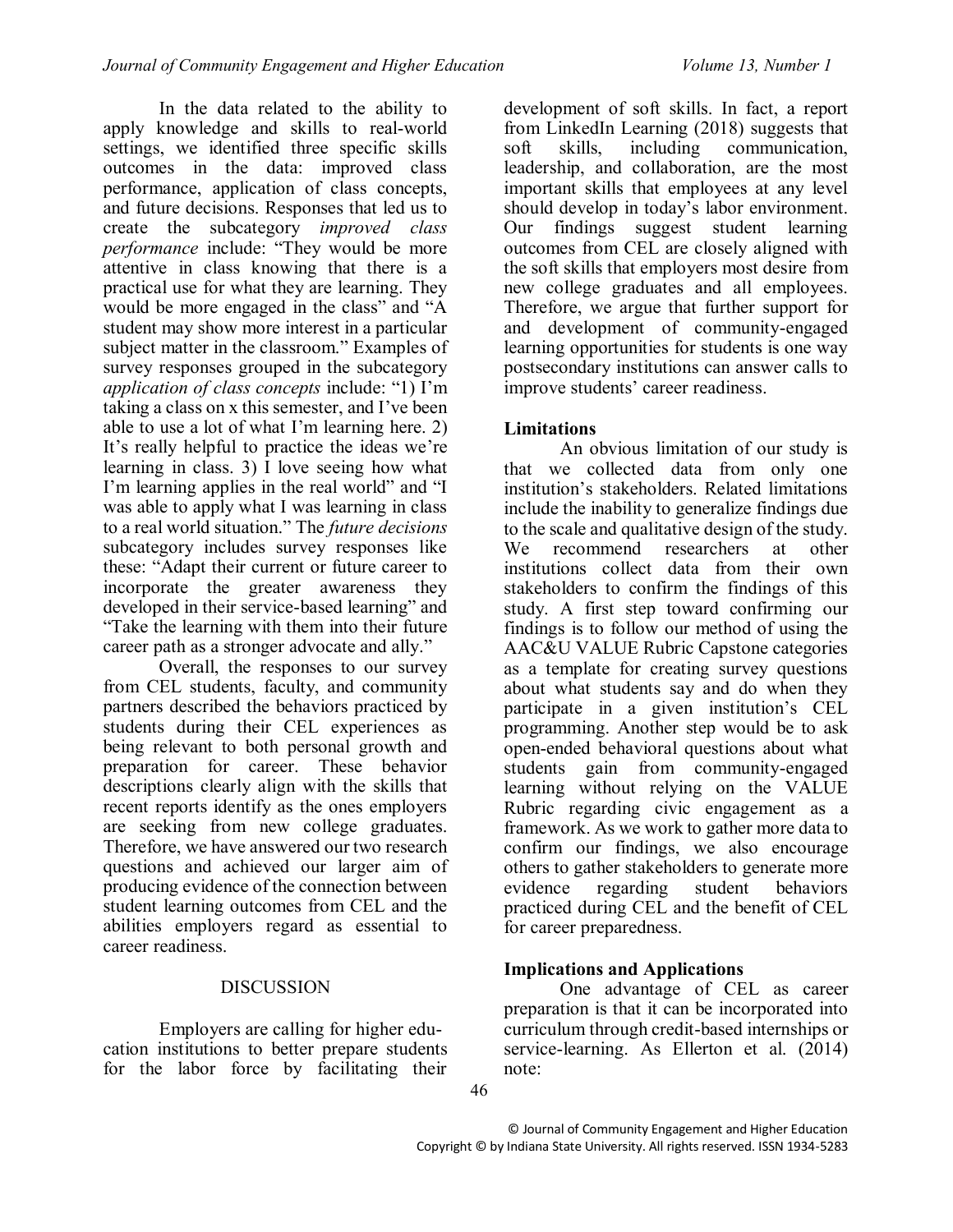If [higher education institutions] wish to answer the government's call to prepare the modern workforce, we contend that career and technical training work best when supported within the framework of servicelearning... [U]nlike internships,<br>service-learning can be readily service-learning can be incorporated into "hard skills" coursework without impacting the program's course or credit load (p. 221).

In other words, community-engaged learning, especially in the format of servicelearning, has the advantage of being inclusive of all students who complete the coursework for a program of study.

Of course, community-engaged learning has value as career preparation only to the extent that students recognize the skills they gain from CEL and are able to describe these as evidence of their readiness in career-related communication. The role of faculty and staff should be to name the vocabulary of skills students gain from CEL clearly, and then to coach students on using that vocabulary as students describe their CEL experiences as evidence of their suitability for employment. For example, students who may struggle to think of a specific example of a time when they used effective oral communication during their CEL experiences may be more capable of identifying times when they effectively *talked* or *listened* during their service-learning. Students who encounter employment interview questions about their ability to work effectively in a team can offer specific examples of how they *collaborated* and *motivated others* as part of their communitybased internship. When they describe critical thinking experiences as times when they used *analysis, made connections*, or *applied knowledge*, students can provide more behavioral evidence of their critical thinking qualifications for employment. Each of the specific skill areas related to the subcategories found within our data can provide students

with an expanded terminology for identifying their own learning outcomes after completing CEL, and a more concrete vocabulary for describing their skill proficiency. Faculty and staff overseeing CEL may support their students' use of and fluency with this vocabulary by integrating these subcategories into CEL reflection activities (see [Appendix C](#page-16-0) for an example).

<span id="page-8-0"></span>Work related to VALUE Rubrics by other faculty confirms this suggestion that vocabulary facilitated by instructors is necessary for students to gain the ability to give clear and meaningful answers to questions. Vanover (2018) describes the importance of consistent language in the application of the Civic Engagement VALUE Rubric in history courses at his institution:

We learned that it was of dire importance that history instructors develop a common and clear language related to citizenship. For example, students struggled to grasp the phrase "social institution" consistently across different sections of the course, and this often led to vague responses to some aspects of the questions. We identified developing a common language among instructors as an area to focus our improvement efforts in the future (para. 8).

If a common, clear language is essential to facilitating effective student responses in classes, a vocabulary for describing career readiness skills is likely to be equally essential to a student's ability to describe community-engaged learning experiences as meaningful evidence of suitability for employment.

As the Hart Research Associates (2018) found,

Majorities of executives (59%) and hiring managers (53%) say that their companies partner with colleges and universities in some way, most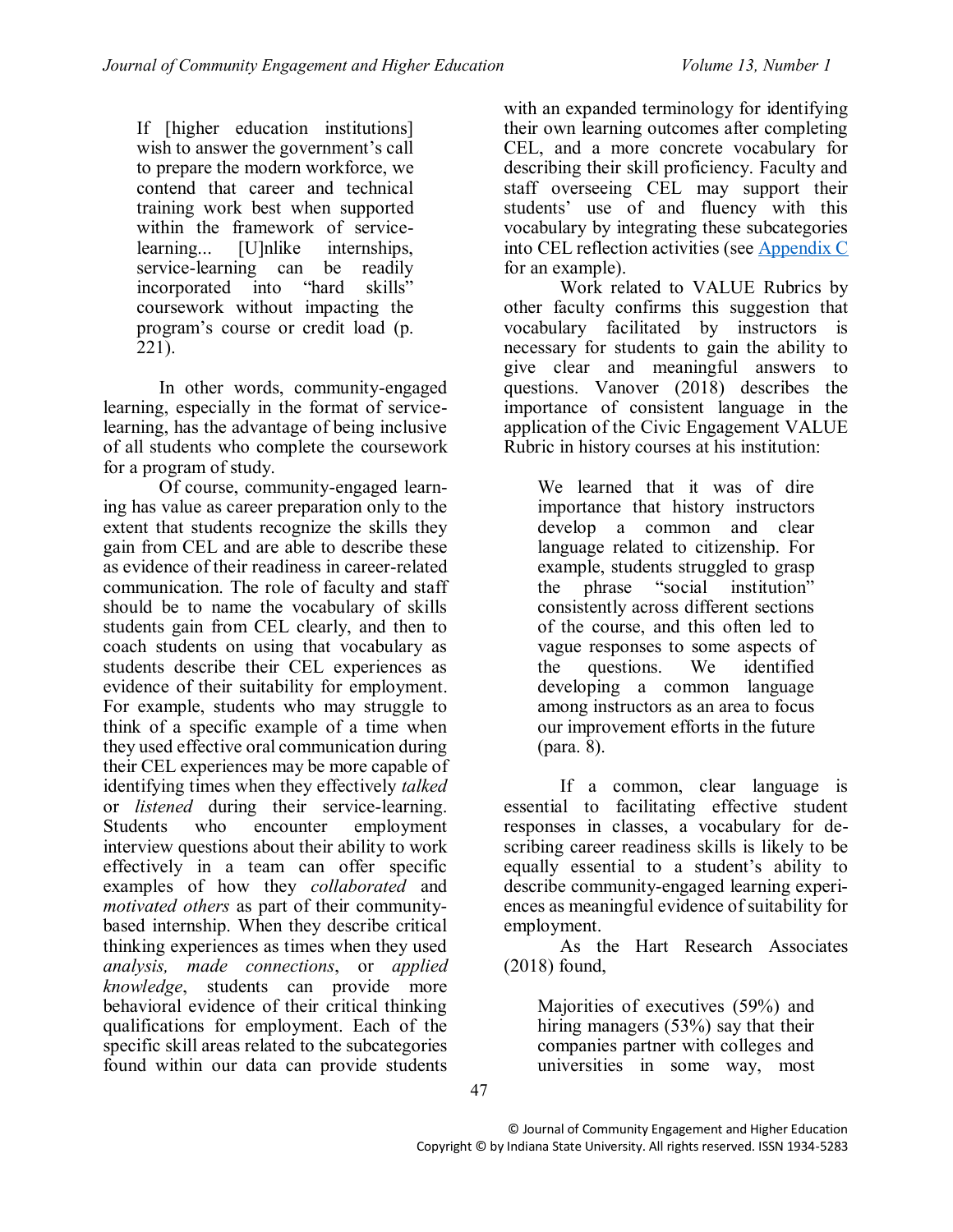commonly to offer service-learning opportunities, internships, and/or apprenticeships—underscoring the weight that employers place on applied experience and real-world skills when evaluating college graduates (p. 20).

Since employers value applied experience, job applicants who are able to clearly describe their skills in a community context are likely to have advantages in interviews and other career-related communication. Students who engage in CEL can learn to describe those experiences with a specific vocabulary that highlights the outcomes employers most desire. Therefore, students can gain the maximum possible benefit from participating in CEL by improving their ability to articulate their career readiness resulting from CEL experiences.

This vocabulary of outcomes from community-engaged learning may also have value as another assessment tool to gauge the proficiency of students with skills associated with CEL. According to the National Association of Colleges and Employers 2018 Job Outlook Survey, "a high percentage of students indicated in almost every category that they thought they were proficient. Employers disagreed" (Bauer-Wolf, 2018). Students may be overestimating their abilities because of a lack of understanding of what specific skills are associated with general outcomes such as critical thinking or working in teams. For example, a student who may give a quick positive answer when asked if she can apply "ethical judgment and decision-making" may be forced to reflect and consider more carefully when asked to provide examples of times when she showed *empathy*, exhibited *self-awareness*, or used specific *evidence to inform a decision*. Thus, the specific vocabulary of career readiness skills from CEL can serve as a tool to help students discern which skills they have learned or practiced and which skills they have yet to develop, thereby prompting students to recognize more accurately their own strengths

and shortcomings regarding skill proficiency related to career.

#### **CONCLUSION**

If those of us who integrate CEL into our work and curriculum do not seek to find evidence-based arguments regarding its value, we leave this high-impact practice vulnerable to losing support from those who seek a stronger emphasis on career training in higher education. Future research should further establish that community-engaged learning is not an "either/or" practice that takes time away from vocational training. Rather, CEL is a "both/and" practice that allows students to enhance their academic learning while at the same time developing the pragmatic soft skills that make them valued members of today's labor force.

## REFERENCES

Ashford, E. (2019, January 16). Employers stress need for soft skills. Community College Daily. [https://www.ccdaily.com/2019/01/em](https://www.ccdaily.com/2019/01/employers-stress-need-soft-skills/) [ployers-stress-need-soft-skills/](https://www.ccdaily.com/2019/01/employers-stress-need-soft-skills/)

- Bauer-Wolf, J. (2018, February 23). Overconfident students, dubious employers: A new study identifies the gaps between graduates' views of their skills and the views of those who hire them. *Inside Higher Ed*. [https://www.insidehighered.com/news](https://www.insidehighered.com/news/2018/02/23/study-students-believe-they-are-prepared-workplace-employers-disagree) [/2018/02/23/study-students-believe](https://www.insidehighered.com/news/2018/02/23/study-students-believe-they-are-prepared-workplace-employers-disagree)[they-are-prepared-workplace](https://www.insidehighered.com/news/2018/02/23/study-students-believe-they-are-prepared-workplace-employers-disagree)[employers-disagree](https://www.insidehighered.com/news/2018/02/23/study-students-believe-they-are-prepared-workplace-employers-disagree)
- Bauer-Wolf, J. (2019, January 17). Survey: Employers want 'soft skills' from graduates. *Inside Higher Ed*. https://www.insidehighered.com/quic ktakes/2019/01/17/survey-employerswant-soft-skills-graduates
- Blumenstyk, G. (2019). *Career-ready education: Beyond the skills gap, tools and tactics for an evolving economy.* Washington, DC: The Chronicle of Higher Education.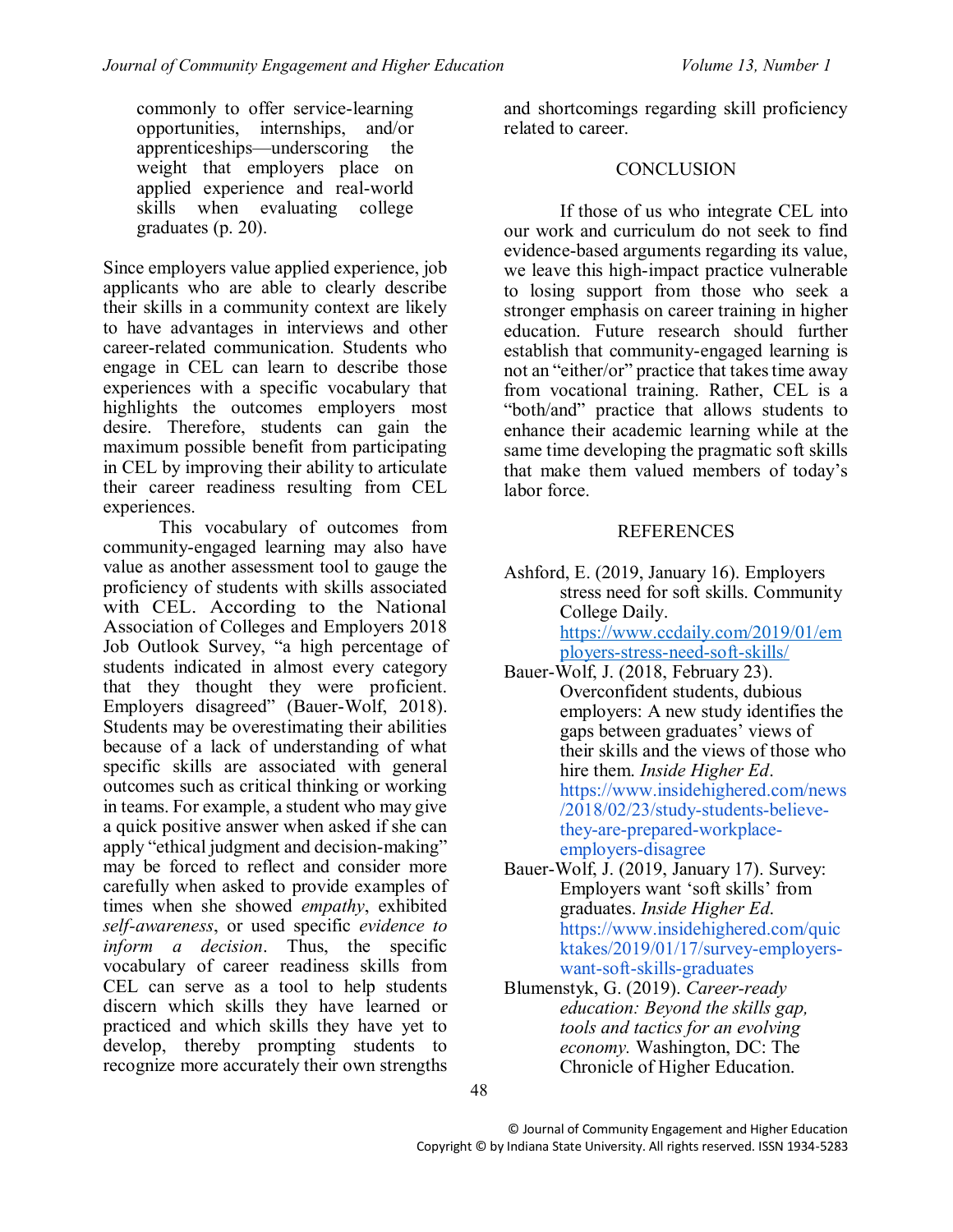- Ellerton, S., Di Meo, C., Kemmerer, A., Pantaleo, J., Bandziukas, M., Bradley, M., & Fichera, V. (2014). Servicelearning as a pedagogical tool for career development and vocational training. In A.E. Traver & Z.P. Katz (Eds.), *Service-learning at the American community college: Theoretical and empirical perspectives* (pp. 211–224). New York, NY: Palgrave Macmillan.
- Engberg, M. E., Carrera, L. F., & Mika, L. P. (2018). Utilizing domestic off-campus experiences to influence social justice awareness and career development. *Journal of Higher Education Outreach and Engagement, 22*(1), 63– 86.
- Evans, B. J., Marsicano, C. R., & Lennartz, C. J. (2019). Cracks in the bedrock of American democracy: Differences in civic engagement across institutions of higher education. *Educational Researcher, 48*(1), 31–44.
- Fullerton, A., Reitenauer, V. L., & Kerrigan, S. M. (2015). A grateful recollecting: A qualitative study of the long-term impact of service-learning on graduates. *Journal of Higher Education Outreach and Engagement, 19*(2), 65–92.
- Hart, B. (2016, April 4). *Service-learning and career development: An opportunity for student success.* Paper presented at Gulf-South Summit on Service-Learning & Civic Education through Higher Education. Sam Houston State University, Huntsville, TX. [https://digitalcommons.georgiasouther](https://digitalcommons.georgiasouthern.edu/gss/2016/83) [n.edu/gss/2016/83](https://digitalcommons.georgiasouthern.edu/gss/2016/83)
- Hart Research Associates. (2018, July). *Fulfilling the American dream: Liberal education and the future of work*. Washington, DC: Association of American Colleges and Universities.

[https://www.aacu.org/research/2018](https://www.aacu.org/research/2018-future-of-work) [future-of-work](https://www.aacu.org/research/2018-future-of-work)

- High Point University. (2019, February 6). *College graduates needs life skills, according to a national executive poll conducted by HPU* [Press release]. [http://www.highpoint.edu/blog/2019/0](http://www.highpoint.edu/blog/2019/02/college-graduates-need-life-skills-according-to-a-national-executive-poll-conducted-by-hpu/) [2/college-graduates-need-life-skills](http://www.highpoint.edu/blog/2019/02/college-graduates-need-life-skills-according-to-a-national-executive-poll-conducted-by-hpu/)[according-to-a-national-executive](http://www.highpoint.edu/blog/2019/02/college-graduates-need-life-skills-according-to-a-national-executive-poll-conducted-by-hpu/)[poll-conducted-by-hpu/](http://www.highpoint.edu/blog/2019/02/college-graduates-need-life-skills-according-to-a-national-executive-poll-conducted-by-hpu/)
- Holland, B. (1999). Factors and strategies that influence faculty involvement in public service. *Journal of Public Service and Outreach, 4*, 37–44.

Hom, A. (2019, February 7). Employers seek more emotionally intelligent hires. *Boston Globe*. [https://www.bostonglobe.com/metro/2](https://www.bostonglobe.com/metro/2019/02/06/employers-seek-more-emotionally-intelligent-hires/PuXiZXaHybshlODWMkc38I/story.html) [019/02/06/employers-seek-more](https://www.bostonglobe.com/metro/2019/02/06/employers-seek-more-emotionally-intelligent-hires/PuXiZXaHybshlODWMkc38I/story.html)[emotionally-intelligent](https://www.bostonglobe.com/metro/2019/02/06/employers-seek-more-emotionally-intelligent-hires/PuXiZXaHybshlODWMkc38I/story.html)[hires/PuXiZXaHybshlODWMkc38I/st](https://www.bostonglobe.com/metro/2019/02/06/employers-seek-more-emotionally-intelligent-hires/PuXiZXaHybshlODWMkc38I/story.html) [ory.html](https://www.bostonglobe.com/metro/2019/02/06/employers-seek-more-emotionally-intelligent-hires/PuXiZXaHybshlODWMkc38I/story.html)

- Karlsson, C. (2016). Assessment of career development in community-based learning: A case study among American University students. *The International Undergraduate Journal for Service-Learning, Leadership, and Social Change, 6*(1), 22–35.
- Kuh, G. D. (2008). High-impact educational practices: What they are, who has access to them, and why they matter. Washington, DC: Association for American Colleges & Universities.
- Lavrakas, P. (Ed.). (2008). *Encyclopedia of survey research methods.* Thousand Oaks, CA: Sage Publishing. http://dx.doi.org/10.4135/9781412963 947

LinkedIn Learning. (2018). *2018 workplace learning report: The rise and responsibility of talent development in the new labor market.* [https://learning.linkedin.com/content/](https://learning.linkedin.com/content/dam/me/learning/en-us/pdfs/linkedin-learning-workplace-learning-report-2018.pdf) [dam/me/learning/en-us/pdfs/linkedin](https://learning.linkedin.com/content/dam/me/learning/en-us/pdfs/linkedin-learning-workplace-learning-report-2018.pdf)[learning-workplace-learning-report-](https://learning.linkedin.com/content/dam/me/learning/en-us/pdfs/linkedin-learning-workplace-learning-report-2018.pdf)[2018.pdf](https://learning.linkedin.com/content/dam/me/learning/en-us/pdfs/linkedin-learning-workplace-learning-report-2018.pdf)

49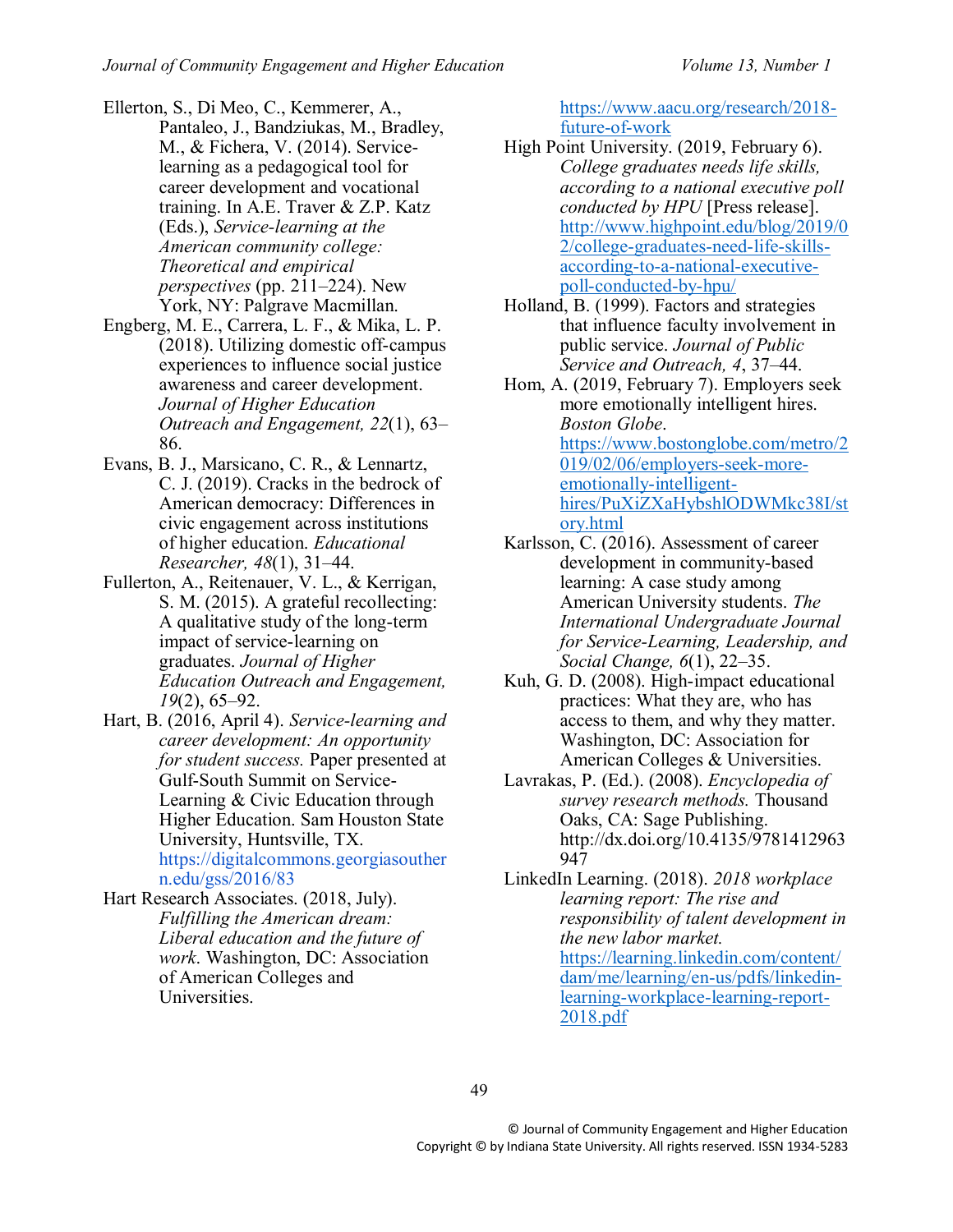- Peterson, J. J., Wardwell, C., Will, K., & Campana, K. L. (2014). Pursuing a purpose: The role of career exploration courses and servicelearning internships in recognizing and developing knowledge, skills, and abilities. *Teaching of Psychology,*https://doi.org/10.1177/00 98628314549712
- Parker, K. (2019, August 19). *The growing partisan divide in views of higher education.* Pew Research Center. https://www.pewsocialtrends.org/essa y/the-growing-partisan-divide-inviews-of-higher-education/
- Pew Research Center. (2017, July 10). *Sharp partisan divisions in views of national institutions.* [http://www.people](http://www.people-press.org/2017/07/10/sharp-partisan-divisions-in-views-of-national-institutions/#positive-views-of-colleges-decline-across-most-gop-groups)[press.org/2017/07/10/sharp-partisan-](http://www.people-press.org/2017/07/10/sharp-partisan-divisions-in-views-of-national-institutions/#positive-views-of-colleges-decline-across-most-gop-groups)

[divisions-in-views-of-national](http://www.people-press.org/2017/07/10/sharp-partisan-divisions-in-views-of-national-institutions/#positive-views-of-colleges-decline-across-most-gop-groups)[institutions/#positive-views-of](http://www.people-press.org/2017/07/10/sharp-partisan-divisions-in-views-of-national-institutions/#positive-views-of-colleges-decline-across-most-gop-groups)[colleges-decline-across-most-gop](http://www.people-press.org/2017/07/10/sharp-partisan-divisions-in-views-of-national-institutions/#positive-views-of-colleges-decline-across-most-gop-groups)[groups](http://www.people-press.org/2017/07/10/sharp-partisan-divisions-in-views-of-national-institutions/#positive-views-of-colleges-decline-across-most-gop-groups)

- Vanover, E. (2018, Fall). The case for civic learning in the humanities at community colleges. *Peer Review, 20*(4), 18–21. [https://www.aacu.org/peerreview/201](https://www.aacu.org/peerreview/2018/Fall/Germanna) [8/Fall/Germanna](https://www.aacu.org/peerreview/2018/Fall/Germanna)
- Weidner, J. B., Stone, R. C., Latimer-Cheung, A. E., & Tomasone, J. R. (2018). Comparing experiences and vocational benefits of service-learning and community service: Volunteering in a community-based exercise program. *Partnerships: A Journal of Service-Learning and Civic Engagement, 9*(2), 66–86.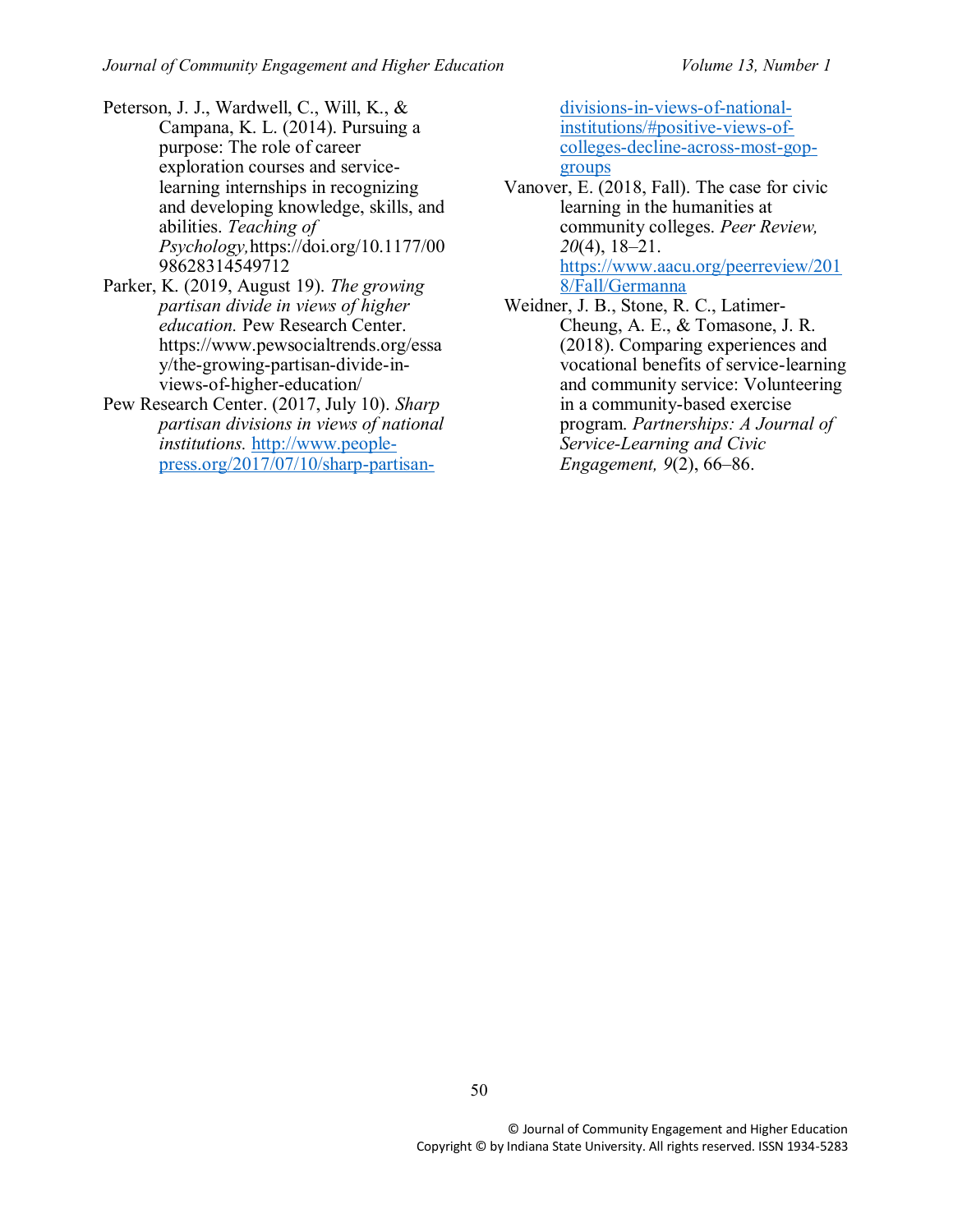## **Appendix A**

**[\(Click here to return to text.\)](#page-3-0)**

## **Examples of Board Game Scenario Card Questions**

<span id="page-12-0"></span>**Diversity of Communities and Cultures:** *Demonstrates evidence of adjustment in own attitudes and beliefs because of working within and learning from diversity of communities and cultures. Promotes others' engagement with diversity.* 

Corresponds with AAC&U Civic Engagement VALUE Rubric Category 1. Questions aimed to get participants thinking and talking about differences in culture and identity.

*Example:* Another classmate seems reluctant to participate in the community-engaged learning assignment because she's unsure how to talk to someone from another cultural background. What do you say to her?

**Analysis of Knowledge:** *Connects and extends knowledge (facts, theories, etc.) from one's own academic study/field/discipline to civic engagement and to one's own participation in civic life, politics, and government.* 

Corresponds with VALUE Rubric Category 2. Questions aimed to get participants thinking and talking about how what is learned in school is connected to other contexts.

*Example:* During the Thanksgiving break, one of your family members asks you, "How's school going? Are you learning anything that will help you in the 'real world'?" You feel annoyed by this question, and you want to help this person understand that what you do at school is very relevant to being a productive and engaged person in the "real world." What do you say about how your field of study is relevant to living in society?

**Civic Identity and Commitment:** *Provides evidence of experience in civic engagement activities and describes what she/he has learned about her or himself as it relates to a reinforced and clarified sense of civic identity and continued commitment to public action.* 

Corresponds with VALUE Rubric Category 3. Questions aimed to get participants thinking and talking about a clear sense of civic identity and obligation formed from accumulated experiences.

*Example:* In one of your classes, you are assigned to write an essay describing one experience when you played an important role in your community and did something concrete to make your community better. What do you say in this essay?

**Civic Communication:** *Tailors communication strategies to effectively express, listen, and adapt to others to establish relationships to further civic action.* 

Corresponds with VALUE Rubric Category 4. Questions aimed to get participants thinking and talking about audience analysis and adapting communication to be effective in activism.

*Example:* As a class assignment, you are spending a few hours tutoring adult English as a second language learners. One of the people you're tutoring notices a button on your backpack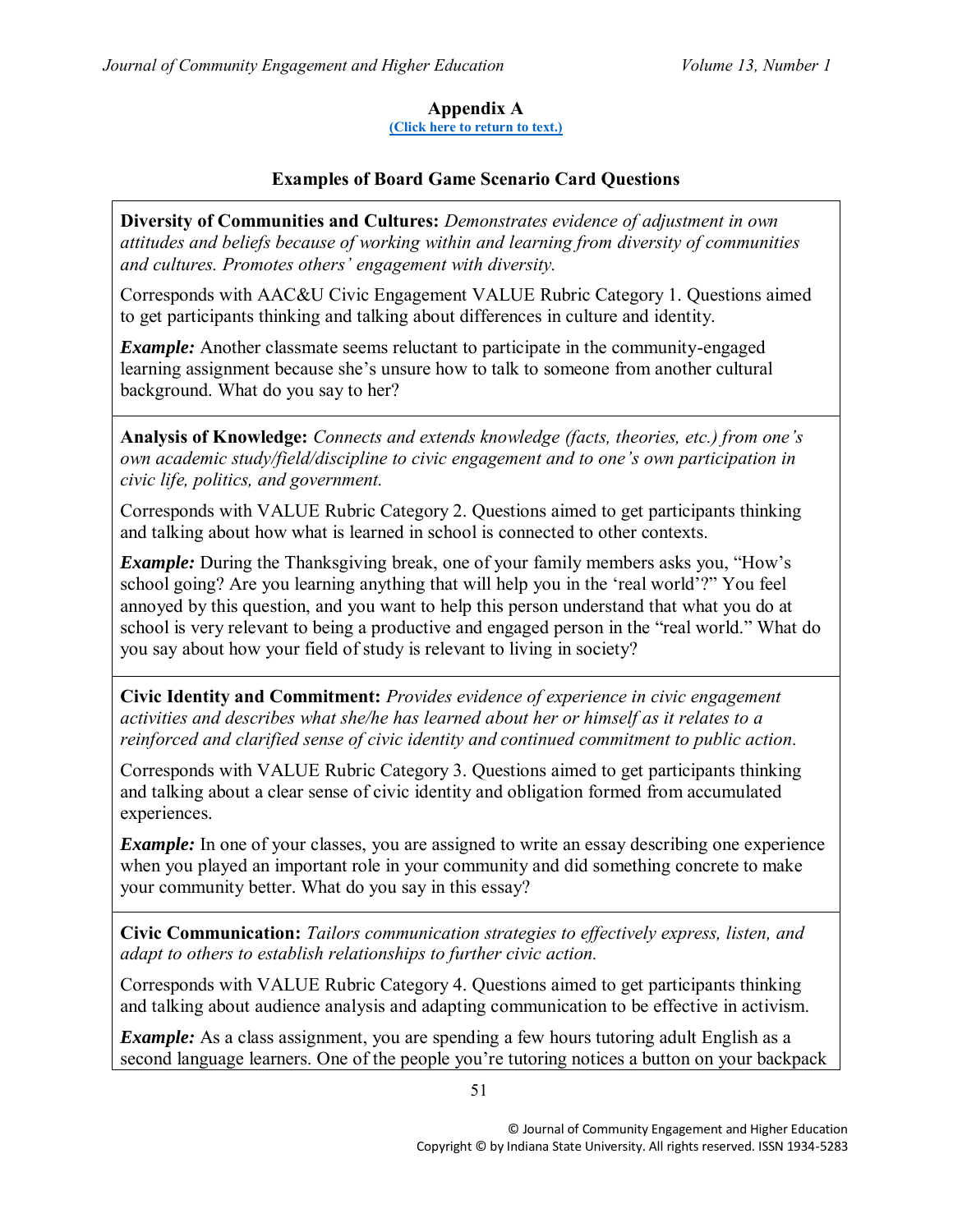indicating your support for DACA recipients, and he points at it and smiles. You're not sure if he's indicating that he is himself a DACA recipient or if he just supports the program. What do you say to start a conversation with this person about DACA? How do you respond in that conversation?

**Civic Action and Reflection:** *Demonstrates independent experience and shows initiative in team leadership of complex or multiple civic engagement activities, accompanied by reflective insights or analysis about the aims and accomplishments of one's actions.*

Corresponds with VALUE Rubric Category 5. Questions aimed to get participants thinking and talking about what it takes to get things done in civic contexts.

*Example:* A friend of yours insists that there is nothing that can be done about a particular social issue. He says that lobbyists have paid our government leaders so much money that citizens have little ability to influence government leaders. How do you respond to encourage your friend to be socially active despite these factors?

**Civic Contexts/Structures:** *Demonstrates ability and commitment to collaboratively work across and within community contexts and structures to achieve a civic aim.*

Corresponds with VALUE Rubric Category 6. These questions aim to get participants thinking and talking about the experience of collaborating to advocate for and support a civic issue.

*Example:* You live in an apartment building with a diverse population of people of different ages and from different cultural communities. You learn that the city council proposes to restrict parking in front of your building, a change that will negatively impact the building's residents. How do you let your neighbors in the building know about this proposed change, and how do you motivate them to act?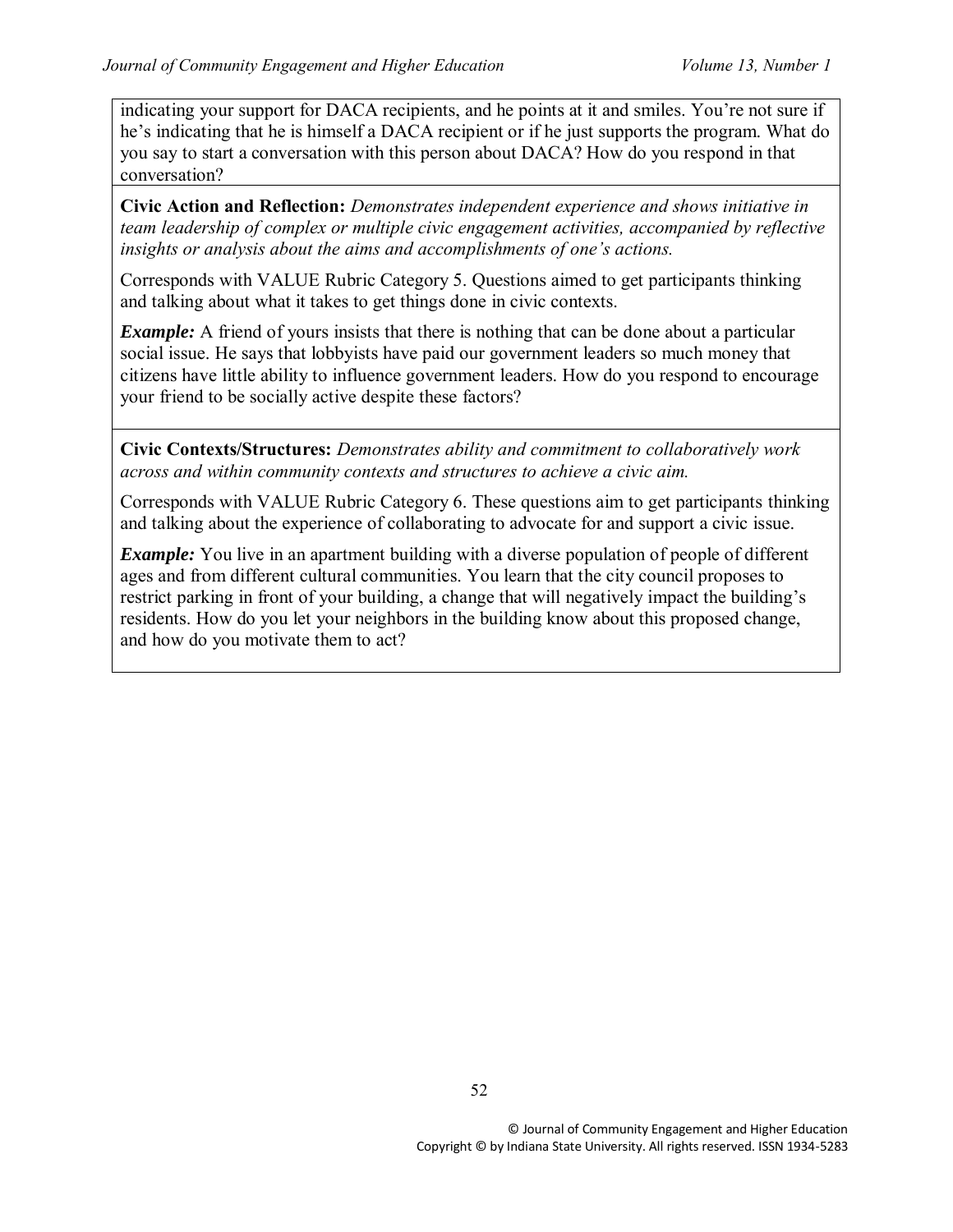# **Appendix B**

#### **[\(Click here to return to text.\)](#page-3-1)**

## **Survey Questions for Participants**

## <span id="page-14-0"></span>**Question 1.** Written to correspond with AAC&U Civic Engagement VALUE Rubric Category 1: *Diversity of Communities and Cultures*

Describe what it looks like when a student demonstrates evidence of adjustment in own attitudes and beliefs because of working with and learning from diverse communities and cultures. What does the student say and do?

- What are 3 examples of what a student might say?
- What are 3 examples of how a student would behave?

## **Question 2.** Written to correspond with VALUE Rubric Category 2: *Analysis of Knowledge*

Describe what it looks like when a student connects and extends knowledge (facts, theories, etc.) from the student's own academic field to participation in community engaged learning. What does the student say and do?

- What are 3 examples of what a student might say?
- What are 3 examples of how a student would behave?

## **Question 3.** Written to correspond with VALUE Rubric Category 3: *Civic Identity and Commitment*

Describe what it looks like when a student is able to describe what he/she/they have learned about self from civic engagement, and when a student has a continued commitment to civic engagement after course requirements are complete because his/her/their identity has been changed by community engaged learning. What does the student say and do?

- What are 3 examples of what a student might say?
- What are 3 examples of how a student would behave?

#### **Question 4.** Written to correspond with VALUE Rubric Category 4: *Civic Communication*

Describe what it looks like when a student tailors communication strategies to express, listen to, and adapt to others to establish relationships to further civic action. What does the student say and do?

- What are 3 examples of what a student might say?
- What are 3 examples of how a student would behave?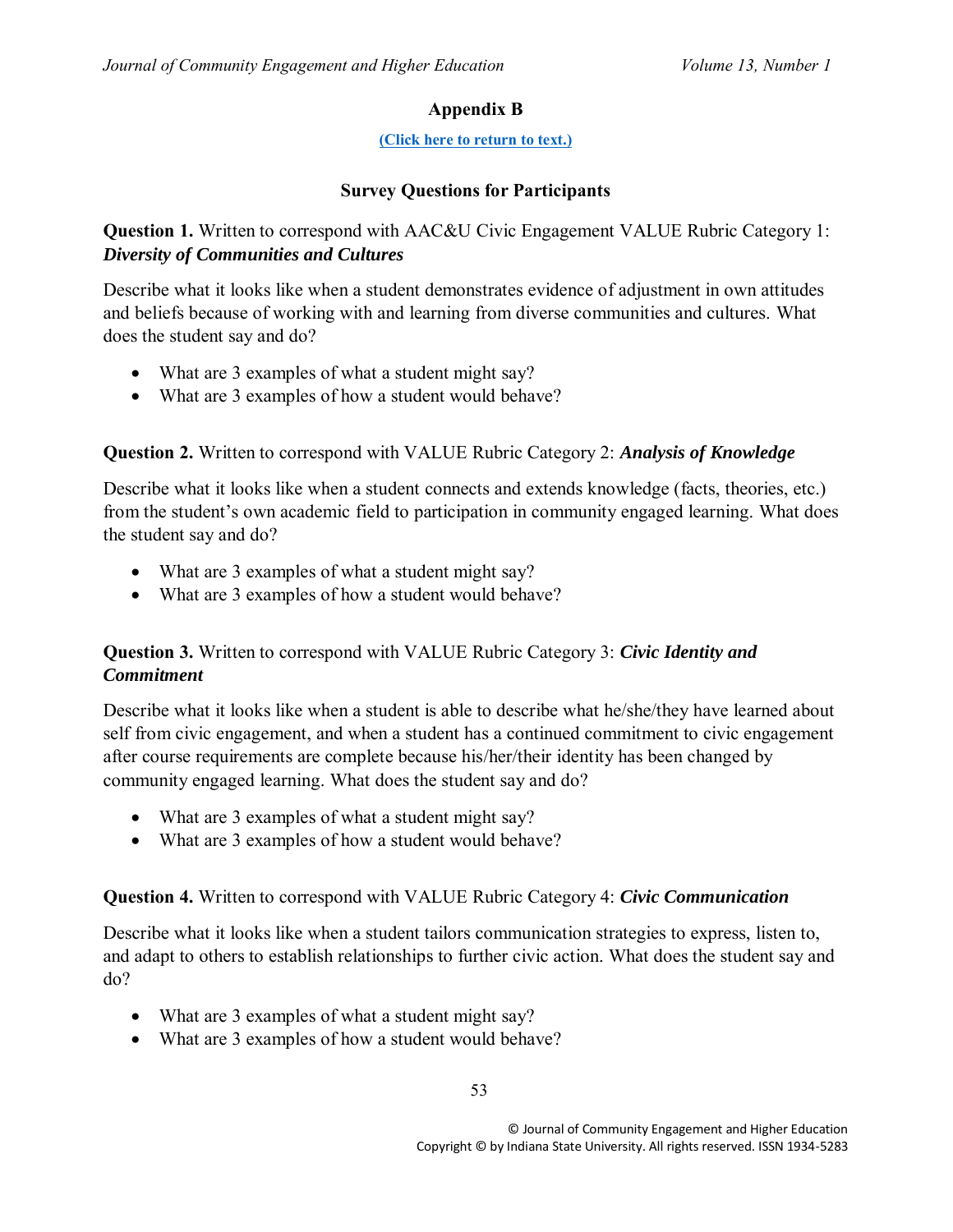#### **Question 5.** Written to correspond with VALUE Rubric Category 5: *Civic Action and Reflection*

Describe what it looks like when a student shows initiative in team leadership of civic engagement activities and can articulate insights or analysis of the success of these engagement activities. What does the student say and do?

- What are 3 examples of what a student might say?
- What are 3 examples of how a student would behave?

## **Question 6.** Written to correspond with VALUE Rubric Category 6: *Civic Contexts and Structures*

Describe what it looks like when a student collaboratively works across and within community contexts and structures to achieve a civic aim. What does the student say and do?

- What are 3 examples of what a student might say?
- What are 3 examples of how a student would behave?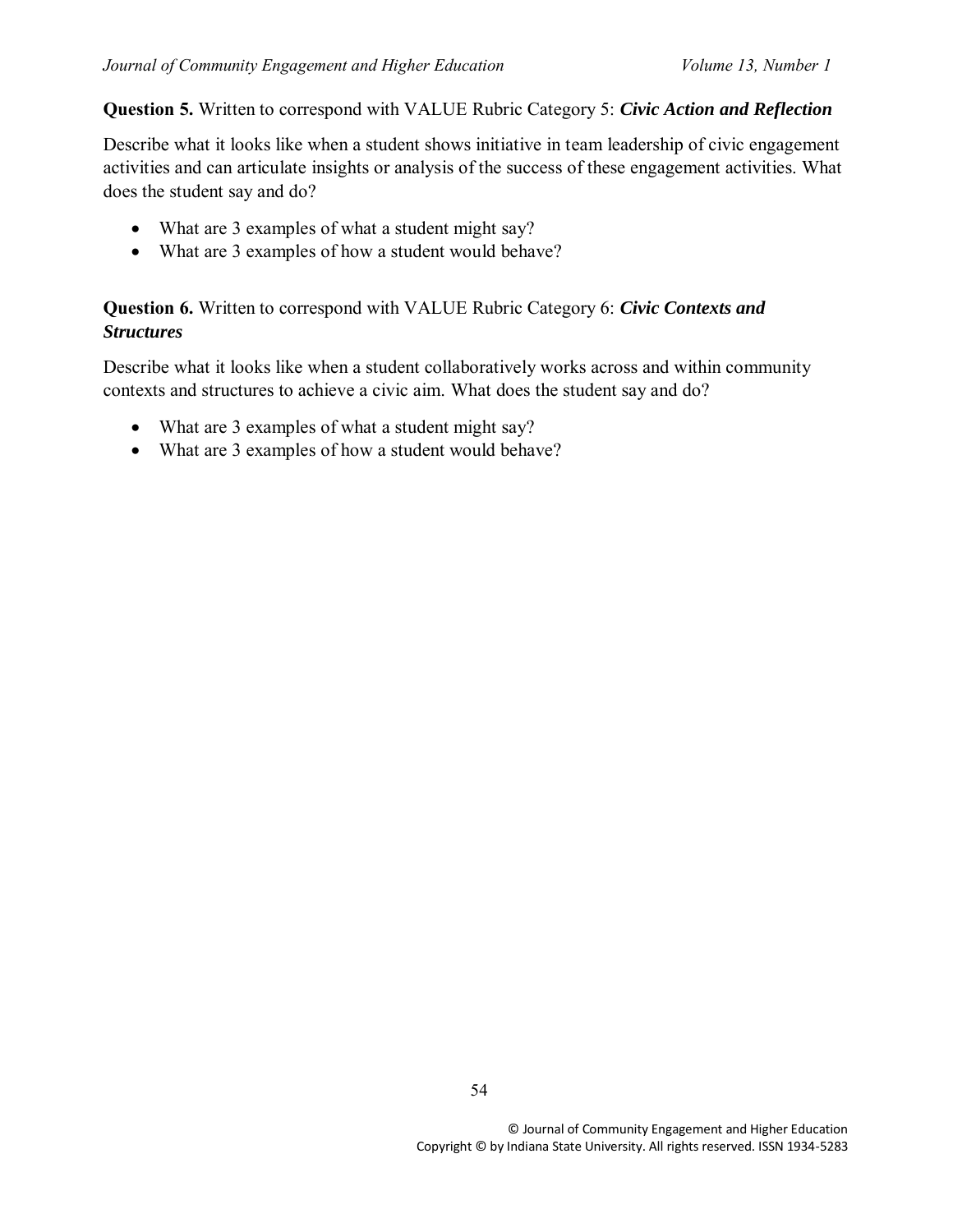## **Appendix C**

**[\(Click here to return to text.\)](#page-8-0)**

## <span id="page-16-0"></span>**Reflection Questions to Develop Students' Familiarity with Career Readiness Vocabulary to Describe CEL**

Example questions faculty or staff may use to emphasize career readiness in student reflection assignments regarding community-engaged learning experiences:

- Describe a time during your CEL experience that you used good oral communication skills. In your answer, please give examples of how you practiced asking questions, engaged in good listening, or spoke with others effectively.
- Describe a time during your CEL experience that you worked effectively with others in teams. In your answer, please give examples of times when you effectively collaborated with others or when you motivated or encouraged others to work well together.
- Describe a time during your CEL experience that you applied your knowledge and skills to real world contexts. In your answer, please give examples of times when your experiences in your CEL assignment helped you to perform better in class, times when you applied something you learned in class to what you were doing for your CEL project, or times when your CEL project influenced decisions you made about your major or your career.
- Describe a time during your CEL experience when you practiced ethical judgment and decision-making. In your answer, please give examples of times when you learned or practiced empathy for others, you gained a greater awareness of your own standpoint or the perspectives of others, or you used evidence for arguments you made.
- Describe a time during your CEL experience that you used critical thinking and analytical reasoning skills. In your answer, please give examples of times when you analyzed a situation to know what to do, when you made connections between your knowledge from different contexts, or when you strengthened your knowledge of a subject.
- Describe a time during your CEL experience that you showed leadership. In your answer, please give examples of when you were self-motivated, when you showed initiative or were proactive, or when you contributed ideas and solutions.